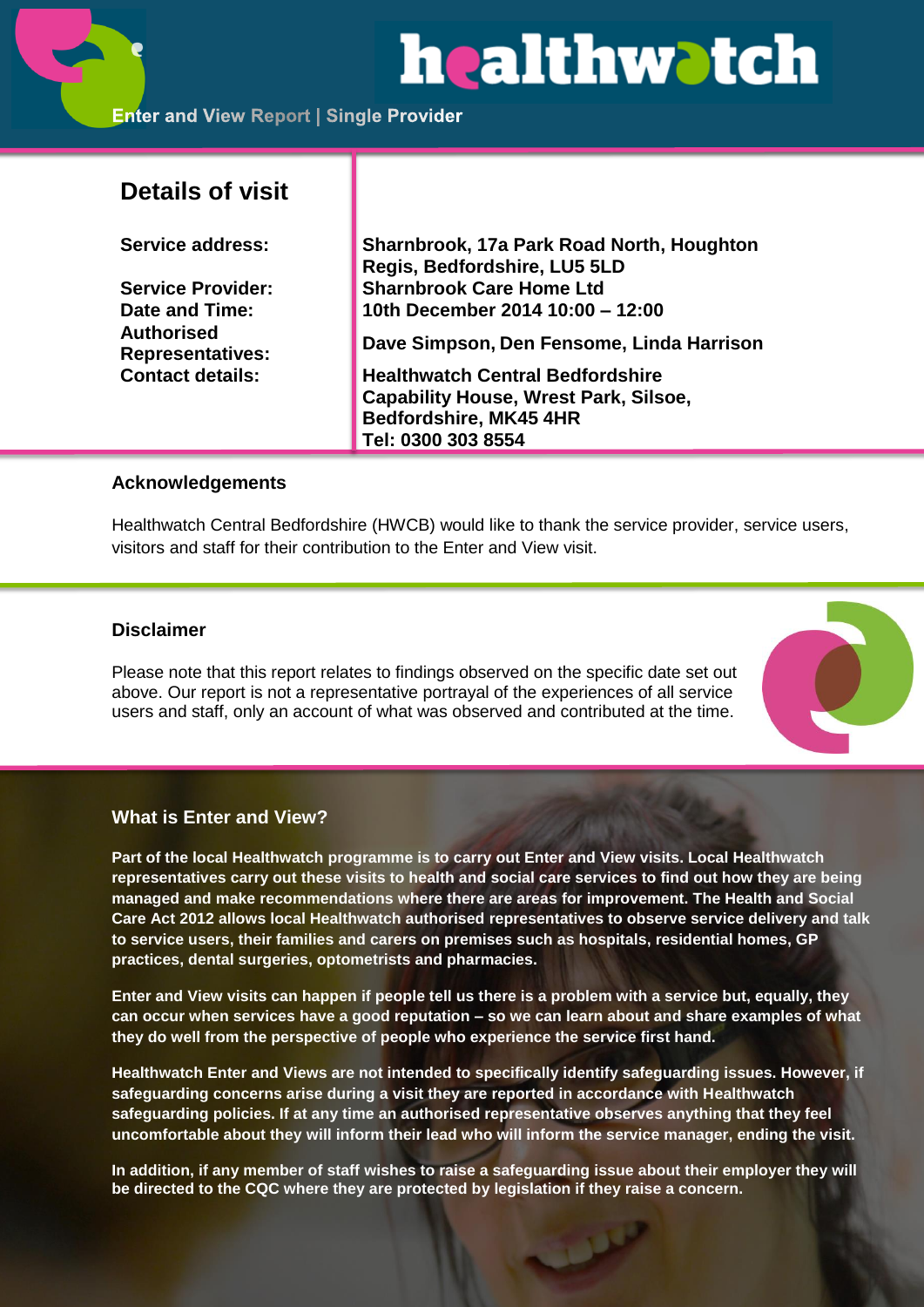# **Purpose of the visit**

- To engage with service users of care homes and understand how dignity is being respected in a care home environment;
- Identify examples of good working practice;
- Observe residents and relatives engaging with the staff and their surroundings;
- Consult with residents, relatives and staff about their experiences of the environment within the home and how care is delivered.

# **Strategic drivers**

- Care Quality Commission dignity and wellbeing strategy
- Care homes are a Local Healthwatch priority

## **Methodology**

#### **This was an announced Enter and View visit.**

On arrival, representatives were met by the Manager of the home who was unaware of the planned visit. The Manager explained that the letter and HWCB posters announcing the visit, sent to the home two weeks previously, had not arrived in the office.

Notwithstanding this HWCB representatives were warmly welcomed. The Manager gave a verbal introduction regarding the home, its history, the number of beds and residents, staff etc.

Authorised representatives also approached five residents at the care home to informally ask them about their experience of the home. One family member and four members of staff (including the owner) were also spoken to.

The authorised representatives explained to everyone spoken to why they were there and took notes.

HWCB representatives determined during the visit that residents, relatives and staff spoken to, were not aware of the existence or purpose of Healthwatch Central Bedfordshire prior to the visit. After speaking with the residents and staff, on leaving, Healthwatch Central Bedfordshire leaflets were given to the Manager for distribution and display in the home.



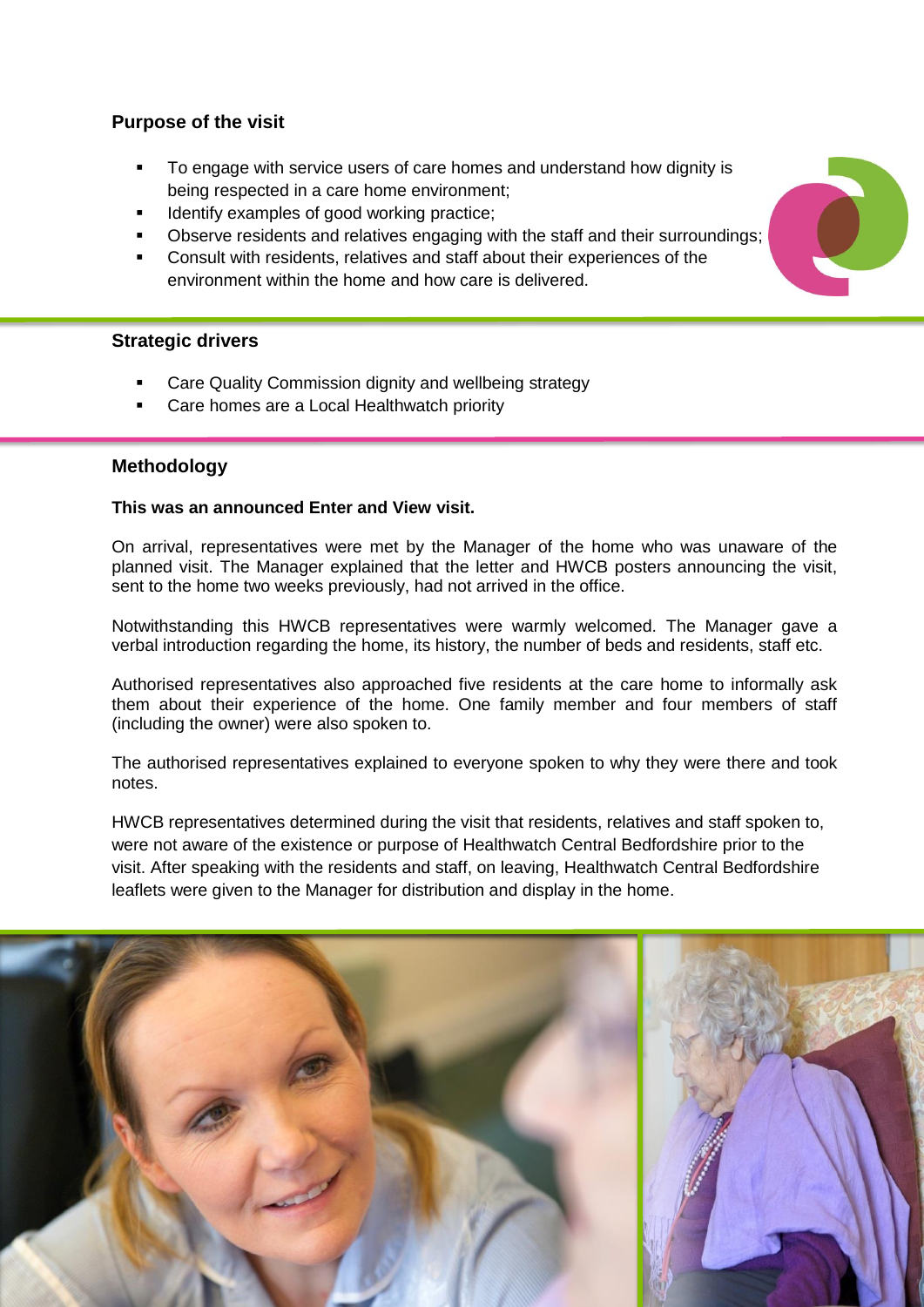# **Summary of findings**

At the time of the visit, representatives observed that the home appeared to be operating to a very good standard of care with regard to dignity and respect.

- $\triangleright$  Residents looked tidy, clean and well cared for, representatives saw no evidence of dignity not being respected.
- $\triangleright$  Representatives saw evidence of staff interacting with residents positively and regularly, including frequently checking on them if they appeared to be sleeping.
- $\triangleright$  Residents spoken to were generally happy with the meals, the menu was balanced and nutritious and mealtimes were suitable for the residents. Residents could also choose where to take their meals.
- $\triangleright$  Clear evidence of social activities was evident and the residents spoken to were given the option of taking part in organised activities along with their relatives.

The manager advised representatives that the current capacity of the home is as follows:

- $\geq$  24 beds, with four currently unoccupied.
- $\triangleright$  14 beds are currently council funded and six are privately funded.
- $\triangleright$  There are no rehabilitation beds; however beds for respite care are available.
- $\triangleright$  A self-contained flat is available upstairs for use by relatives should the need arise.
- $\triangleright$  The type of residents catered for includes dementia, end of life and long term nursing residents. There are currently two end of life residents; the majority are dementia residents.
- $\triangleright$  A total of 20 members of staff are employed, including carers, cooks, gardeners, office staff and cleaners.
- $\triangleright$  Four carers including one senior carer are on duty on the morning and afternoon shifts, with two carers on duty at night.
- $\triangleright$  Two members of staff are trained activities co-ordinators.

# **Results of Visit**

#### **Environment**

On entry, representatives found the environment to be clean, warm, light and airy. The atmosphere was 'neutral' in that there were no apparent smells, good or bad.

The premises, which opened as a care home in 1998, were originally a 'police house' and are much larger than on first impression as a result of extensions which have been added to the original building.

The home has two fairly large communal lounge rooms which were being well used at the time of the visit. There is a large garden, accessible to residents including those in wheelchairs, with seating, bird feeders and tables and flower beds which residents are able to help cultivate.

The home contains 21 rooms, all of which are en-suite and single occupancy, although 2 double rooms can be made available. There are two bathrooms with hoists and one toilet.

Underfloor heating operates throughout the home and all rooms have a 'nurse-call' button, a TV and telephone.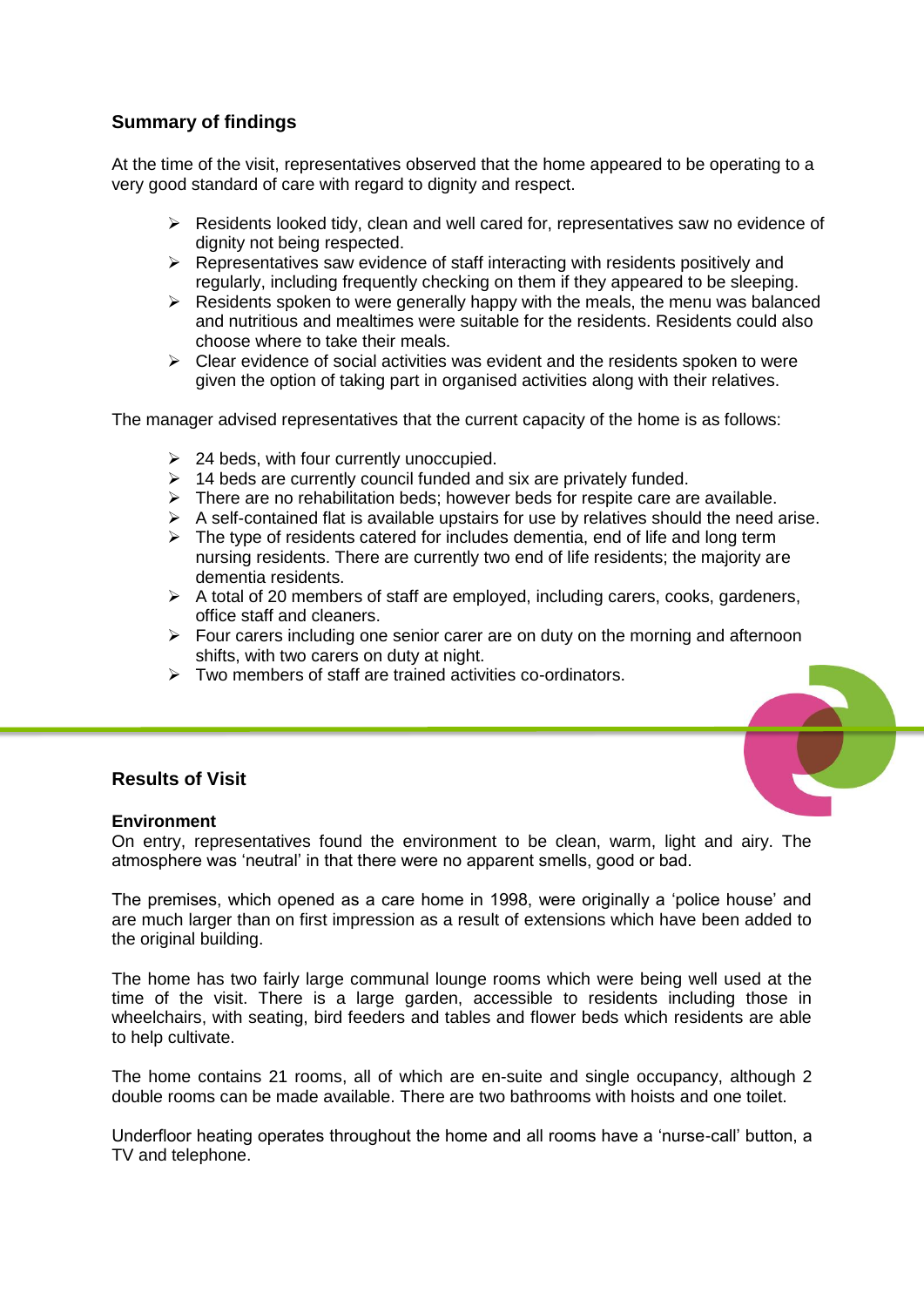#### **Promotion of Privacy, Dignity and Respect**

All residents seen at the time of the visit appeared to be well dressed and cared for. Representatives were advised that each resident has a key worker who also works with the family.

A laundry is situated within the home; each resident has their own laundry box which is changed daily and all their clothes are labelled. All bed linen is changed regularly or as necessary.

Each residents care plan is kept in the managers' office and may be viewed by relatives on request. The manager operates an 'open door' policy to both residents and relatives and suggestions for improvements are welcomed and acted upon whenever possible.

Rehabilitation beds are not available at the home; however a physiotherapist can be accessed when and if necessary. Representatives were advised that the home also provides the following visiting services:

- $\triangleright$  Hairdresser Weekly on a Tuesday.
- $\triangleright$  Chiropodist two to three monthly.
- $\triangleright$  Beautician Monthly.
- $\triangleright$  Optician annually.

#### **Promotion of Independence**

Residents are encouraged to bring their personal possessions, photographs, pictures, ornaments and small pieces of furniture to create familiar surroundings.

All residents are offered the opportunity to be involved in social activities organised at the home. Planned trips out are organised with family members included in the arrangements.

Representatives observed residents in wheelchairs being moved around the home without undue difficulty; there is plenty of space to facilitate this.

#### **Interaction between Residents and Staff**

HWCB representatives spoke with residents in the communal lounge. The residents spoken to stated they were comfortable in the home and quite happy. Residents were impressed with the activities available and the care received.

#### **Residents**

The most important aspects of the home, according to some residents, were feeling warm, safe and secure; the friendliness of staff and other residents; the cleanliness of the home and engagement with the staff.

One resident was seen in a specially tailored recliner chair which had been acquired for her to suit her specific needs; her stage of dementia meant that she tended to slip down in standard chairs.

Representatives were advised that residents are registered with the Wheatfields or Peel Street Surgery GP Practices.

#### **Food**

The home is a 'Food First' home with a fully fortified daily menu, which appears to be comprehensive, displayed in printed form. However, representatives were advised that the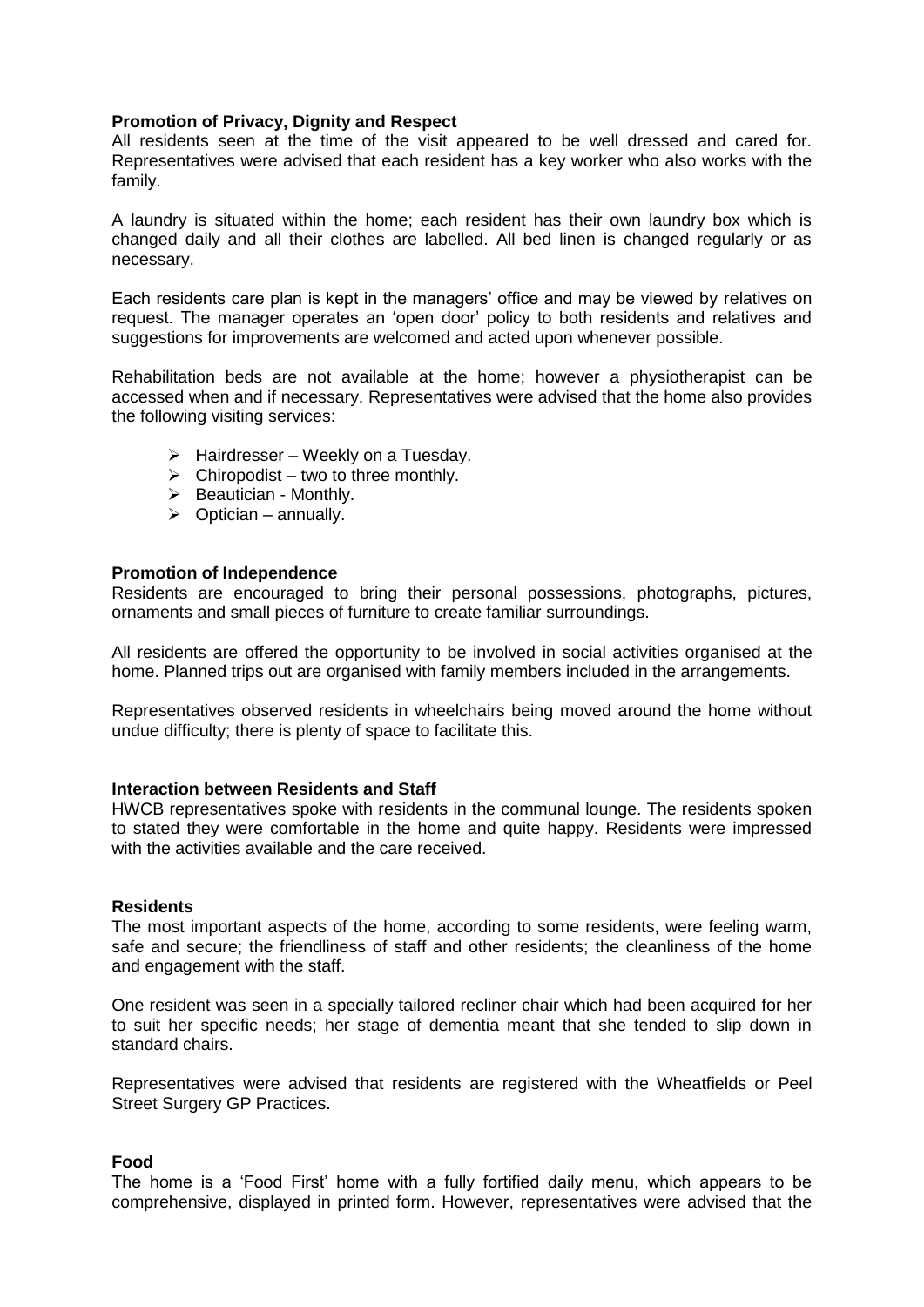kitchen staff is in the process of photographing all meals and compiling a photographic menu.

Specialist diet regimes (religious, diabetic etc.) are not currently catered for in the home as the need has not been identified however, representatives were advised that this would be provided as required. Fortified milk shakes are available with refreshments and representatives witnessed residents and relatives being offered refreshments during the visit.

The residents appeared content with the care they received at mealtimes and were able to choose where to take their meals; in the lounge dining area or in their rooms. The residents spoken to by representatives stated that the standard and variety of food served was very good.

#### **Recreational activities/Social Inclusion/Pastoral needs**

Two Activities Co-ordinators organise events at the home to involve residents and their relatives as much as possible. The communal lounge and conservatory are used for the majority of activities. There was no evidence to indicate that residents were forced to take part in activities; it is optional for all residents. Representatives were advised that visits to the home by local schools and choirs are encouraged and there was a scheduled Carol Service by the Salvation Army.

Praise was given by relatives and residents regarding the Activities Co-ordinators and representatives witnessed a group of residents leaving to go out for a 'pub lunch'. Residents were escorted by several carers, including one carer who had come in especially on her day off to go with them.

Representatives were advised that there are regular visits from a Roman Catholic priest, St Vincent's Church pastor and the Salvation Army. The home also encourages visits from other religious denominations. Residents are able to visit local churches.

#### **Involvement in Key Decisions**

Representatives were advised that meetings with residents are held twice a year. The purpose is to give both residents and their relatives the opportunity to raise any issues and/or concerns. There is no relatives' forum, which is considered unnecessary due to the managers 'open door' policy.

#### **Concerns/Complaints Procedure**

The manager, residents, relatives and members of staff all confirmed there is a complaints procedure, although no resident or relative spoken to mentioned as having used it.

#### **Staff**

All the staff seen and spoken to during the visit were friendly and helpful to the representatives and to the residents they were observed interacting with. All the staff, observed speaking to residents, clearly knew them well, using their first names. The staff appeared to be well trained and representatives were confident the residents were well cared for. There is a training room on the third floor and representatives were advised that all new staff undergoes six to twelve weeks of induction training and specialised training as required.

Representatives were advised that residents' medication (using the Manrex system in blister packs) is distributed by medication trained staff at all times although this was not witnessed.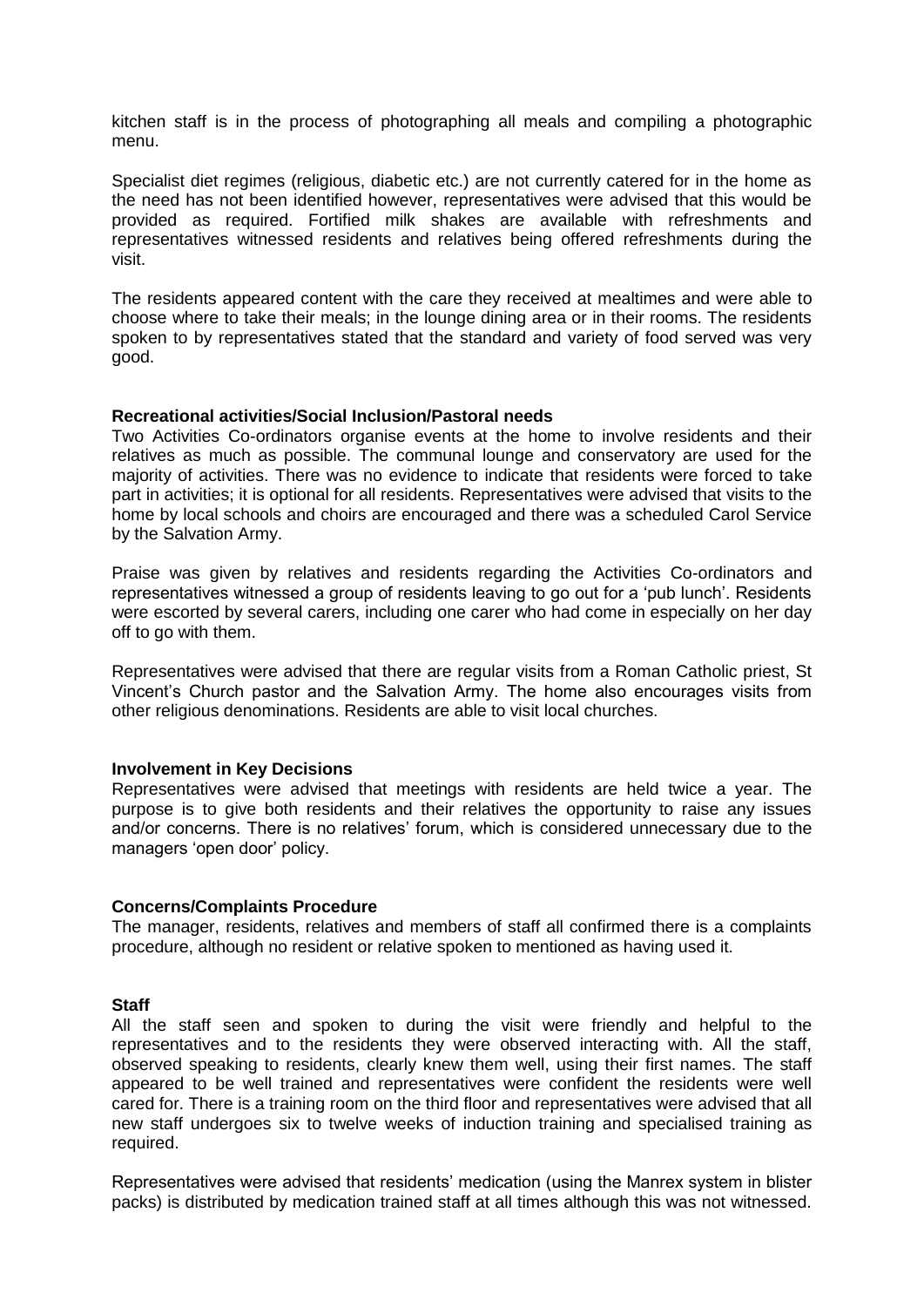Representatives were also advised that DNRs (Do Not Resuscitate) notices (if appropriate) are kept within each residents care plan, which was later visually confirmed.

#### **Visitors and Relatives**

Representatives observed family members visiting residents in the home and engaged with them. One family member spoke highly of the care afforded to his relative.

The Healthwatch Central Bedfordshire notice advising relatives of the visit was not displayed in the care home due to it being mislaid in the post. Healthwatch Central Bedfordshire was not contacted directly by any relative prior to or since the visit to the home.

#### **Additional Findings**

The management of the home is attentive to all suggestions for improvement and is keen to make the home as friendly and welcoming as possible. Cleaners were observed working in the home. Representatives took the opportunity to speak to a cleaner who described the good practice of storage and security of the cleaning materials.

#### **Recommendations**

This report highlights the good practice that was observed and reflects the resident's and relative's satisfaction with the care and support provided. Recommendations are as follows:

- $\triangleright$  One or the vacant rooms which representatives were shown into had staining on the wallpaper and the décor of the walls in some of the corridors showed scuff marks and other 'wear and tear' marks. HWCB would recommend that redecoration is planned for the future to maintain the welcoming environment of the home.
- $\triangleright$  On vacating the home, representatives witnessed a few empty cardboard boxes paced adjacent to the door. Representatives were concerned that this could potentially constitute a fire risk and would recommend that this practice is discouraged.
- $\triangleright$  Healthwatch Central Bedfordshire recommends that this report is shared with the residents and their family members, of Sharnbrook Lodge, to advise that if they should wish to contribute any additional comments about the report, they should contact Healthwatch Central Bedfordshire direct on 0300 303 8554.